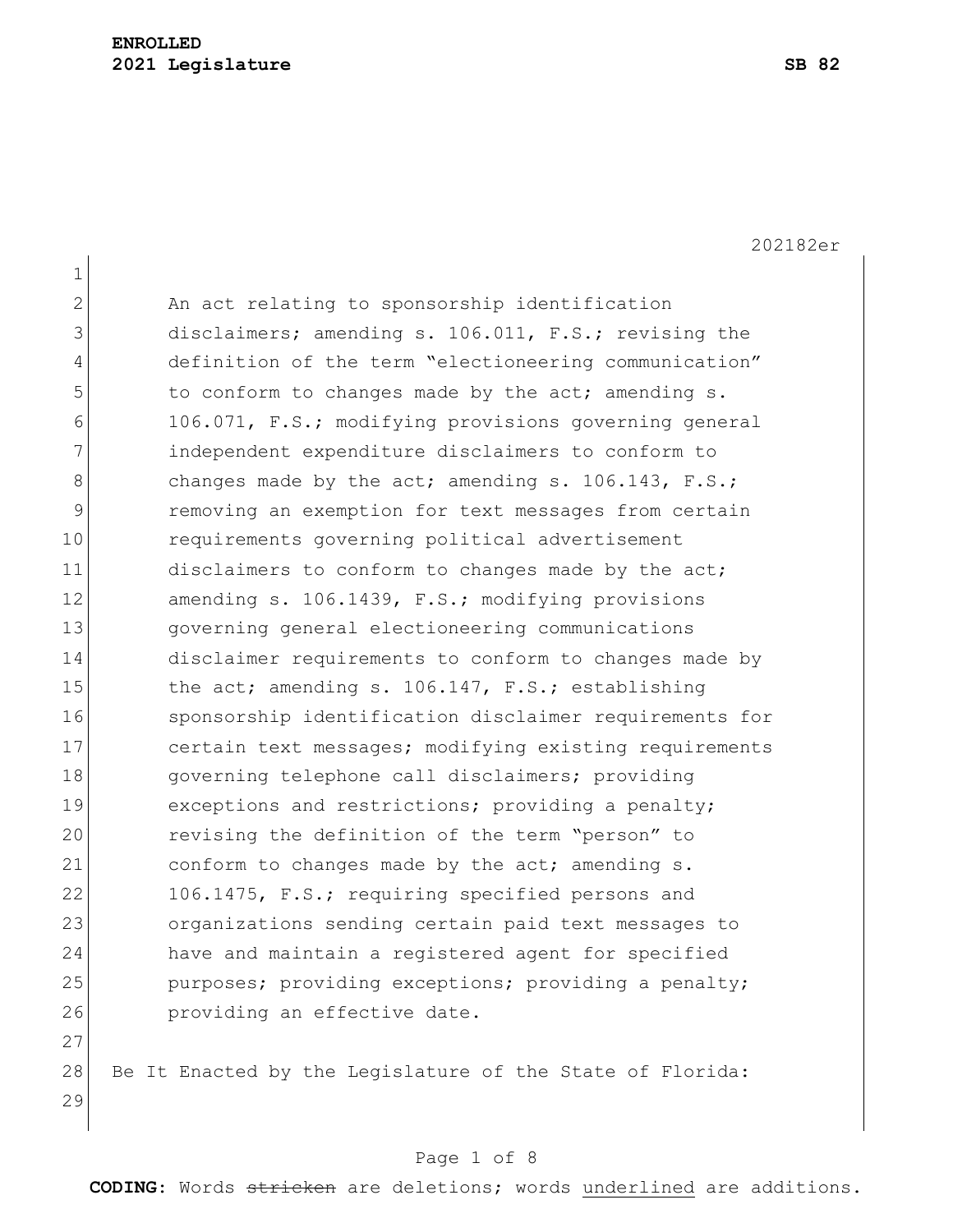#### **ENROLLED 2021 Legislature SB 82**

|    | 202182er                                                         |
|----|------------------------------------------------------------------|
| 30 | Section 1. Paragraph (a) of subsection (8) of section            |
| 31 | 106.011, Florida Statutes, is amended to read:                   |
| 32 | 106.011 Definitions. - As used in this chapter, the following    |
| 33 | terms have the following meanings unless the context clearly     |
| 34 | indicates otherwise:                                             |
| 35 | (8) (a) "Electioneering communication" means a text message      |
| 36 | or communication that is publicly distributed by a television    |
| 37 | station, radio station, cable television system, satellite       |
| 38 | system, newspaper, magazine, direct mail, or telephone which and |
| 39 | <del>that</del> :                                                |
| 40 | 1. Refers to or depicts a clearly identified candidate for       |
| 41 | office without expressly advocating the election or defeat of a  |
| 42 | candidate but that is susceptible of no reasonable               |
| 43 | interpretation other than an appeal to vote for or against a     |
| 44 | specific candidate;                                              |
| 45 | 2. Is made within 30 days before a primary or special            |
| 46 | primary election or 60 days before any other election for the    |
| 47 | office sought by the candidate; and                              |
| 48 | 3. Is targeted to the relevant electorate in the geographic      |
| 49 | area the candidate would represent if elected.                   |
| 50 | Section 2. Subsection (2) of section 106.071, Florida            |
| 51 | Statutes, is amended to read:                                    |
| 52 | 106.071 Independent expenditures; electioneering                 |
| 53 | communications; reports; disclaimers.-                           |
| 54 | (2) Any political advertisement, other than a text message       |
| 55 | or a telephone call, paid for by an independent expenditure must |
| 56 | shall prominently state "Paid political advertisement paid for   |
| 57 | by  (Name and address of person paying for advertisement)        |
| 58 | independently of any  (candidate or committee) "                 |
|    |                                                                  |

# Page 2 of 8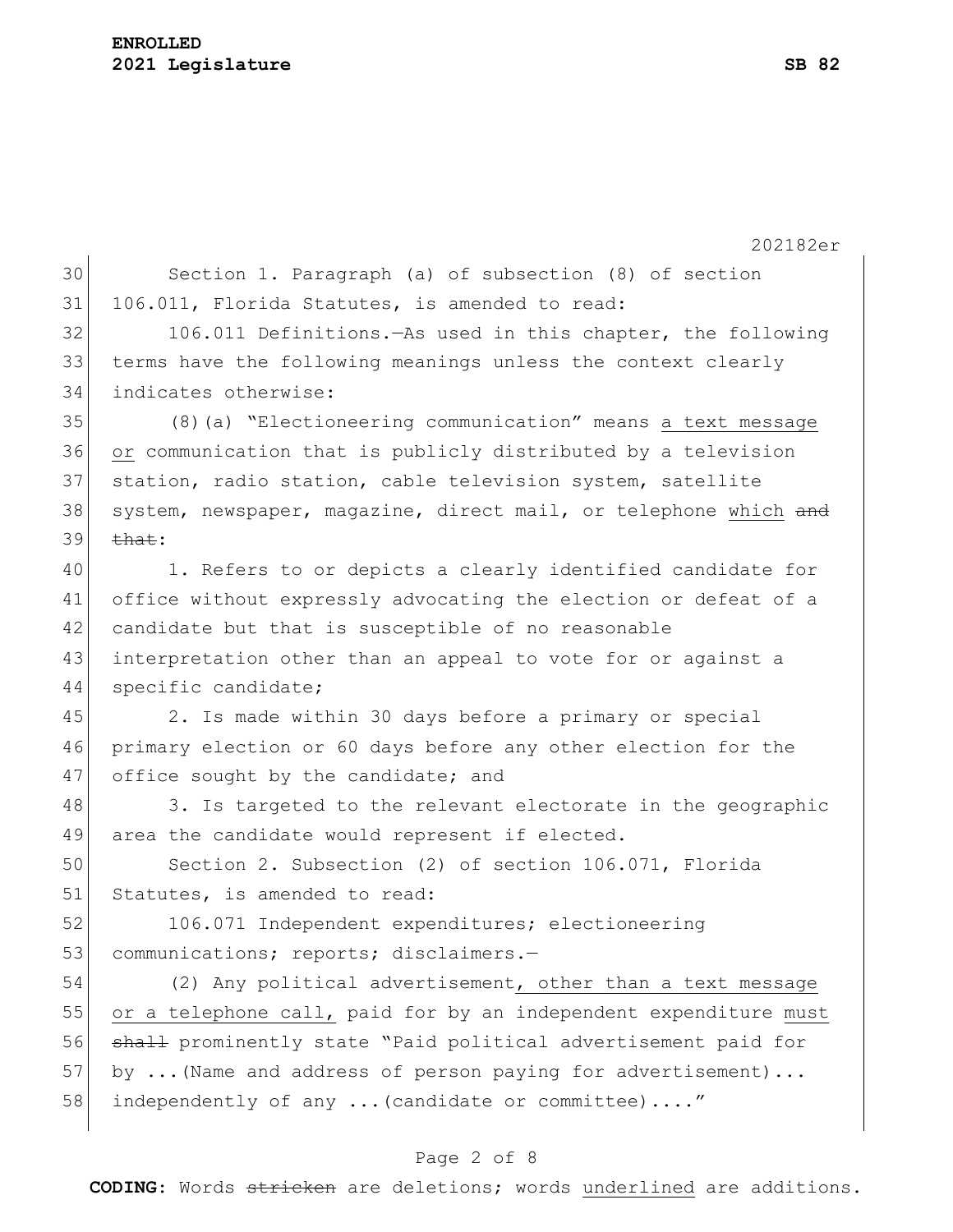|    | 202182er                                                         |
|----|------------------------------------------------------------------|
| 59 | Section 3. Paragraph (f) of subsection (10) of section           |
| 60 | 106.143, Florida Statutes, is amended to read:                   |
| 61 | 106.143 Political advertisements circulated prior to             |
| 62 | election; requirements.-                                         |
| 63 | (10) This section does not apply to any campaign message or      |
| 64 | political advertisement used by a candidate and the candidate's  |
| 65 | supporters or by a political committee if the message or         |
| 66 | advertisement is:                                                |
| 67 | (f) Distributed as a text message or other message via           |
| 68 | Short Message Service, provided the message is no more than 200  |
| 69 | characters in length or requires the recipient to sign up or opt |
| 70 | in to receive it.                                                |
| 71 | Section 4. Section 106.1439, Florida Statutes, is amended        |
| 72 | to read:                                                         |
| 73 | 106.1439 Electioneering communications; disclaimers.-            |
| 74 | (1) Any electioneering communication, other than a text          |
| 75 | message or a telephone call, must shall prominently state: "Paid |
| 76 | electioneering communication paid for by  (Name and address of   |
| 77 | person paying for the communication)"                            |
| 78 | (2) Any electioneering communication telephone call shall        |
| 79 | identify the persons or organizations sponsoring the call by     |
| 80 | stating either: "Paid for by  (insert name of persons or         |
| 81 | organizations sponsoring the call)" or "Paid for on behalf       |
| 82 | of  (insert name of persons or organizations authorizing         |
| 83 | eall)" This subsection does not apply to any telephone call      |
| 84 | in which the individual making the call is not being paid and    |
| 85 | the individuals participating in the call know each other prior  |
| 86 | to the call.                                                     |
| 87 | $(2)$ $(3)$ Any person who fails to include the disclaimer       |

# Page 3 of 8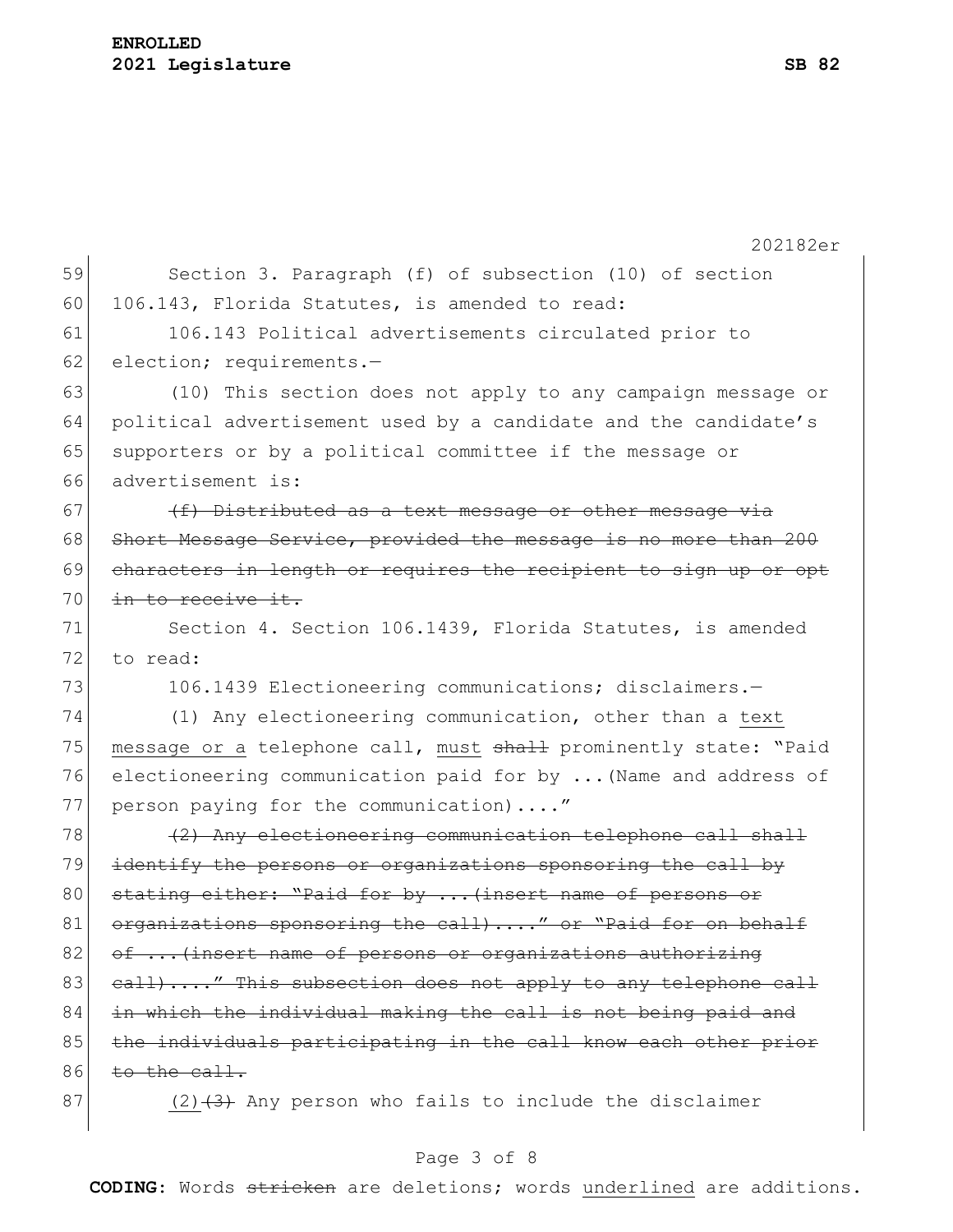|     | 202182er                                                         |
|-----|------------------------------------------------------------------|
| 88  | prescribed in this section in any electioneering communication   |
| 89  | that is required to contain such disclaimer commits a            |
| 90  | misdemeanor of the first degree, punishable as provided in s.    |
| 91  | 775.082 or s. 775.083.                                           |
| 92  | Section 5. Section 106.147, Florida Statutes, is amended to      |
| 93  | read:                                                            |
| 94  | 106.147 Text message and telephone solicitation; disclosure      |
| 95  | requirements; prohibitions; exemptions; penalties.-              |
| 96  | (1) (a) Any text message or telephone call supporting or         |
| 97  | opposing a candidate, an elected public official, or a ballot    |
| 98  | measure, and any electioneering text message or telephone call,  |
| 99  | must include the phrase proposal must identify the persons or    |
| 100 | organizations sponsoring the call by stating either: "Paid for   |
| 101 | by ," followed by the $\frac{1}{1}$ and the persons or           |
| 102 | organizations sponsoring the message or call+ or, in the case of |
| 103 | a text message, a working hyperlink or a uniform resource        |
| 104 | locator (URL) to a website containing the required disclosure    |
| 105 | "paid for on behalf of " (insert name of persons or              |
| 106 | organizations authorizing call).                                 |
| 107 | (b) A candidate's text message or telephone call must            |
| 108 | include the phrase "Paid for by," followed by the name of the    |
| 109 | candidate, then followed by the word "For," and the name of the  |
| 110 | elective office sought.                                          |
| 111 | (c) A website that is hyperlinked, or identified by URL, in      |
| 112 | a text message must remain online and available to the public    |
| 113 | for at least 30 days after the date of the election in which the |
| 114 | candidate or ballot measure that the advertisement supported or  |
| 115 | opposed was voted on.                                            |
| 116 | (d) 1. If an exchange consists of a sequence of multiple         |
|     |                                                                  |

# Page 4 of 8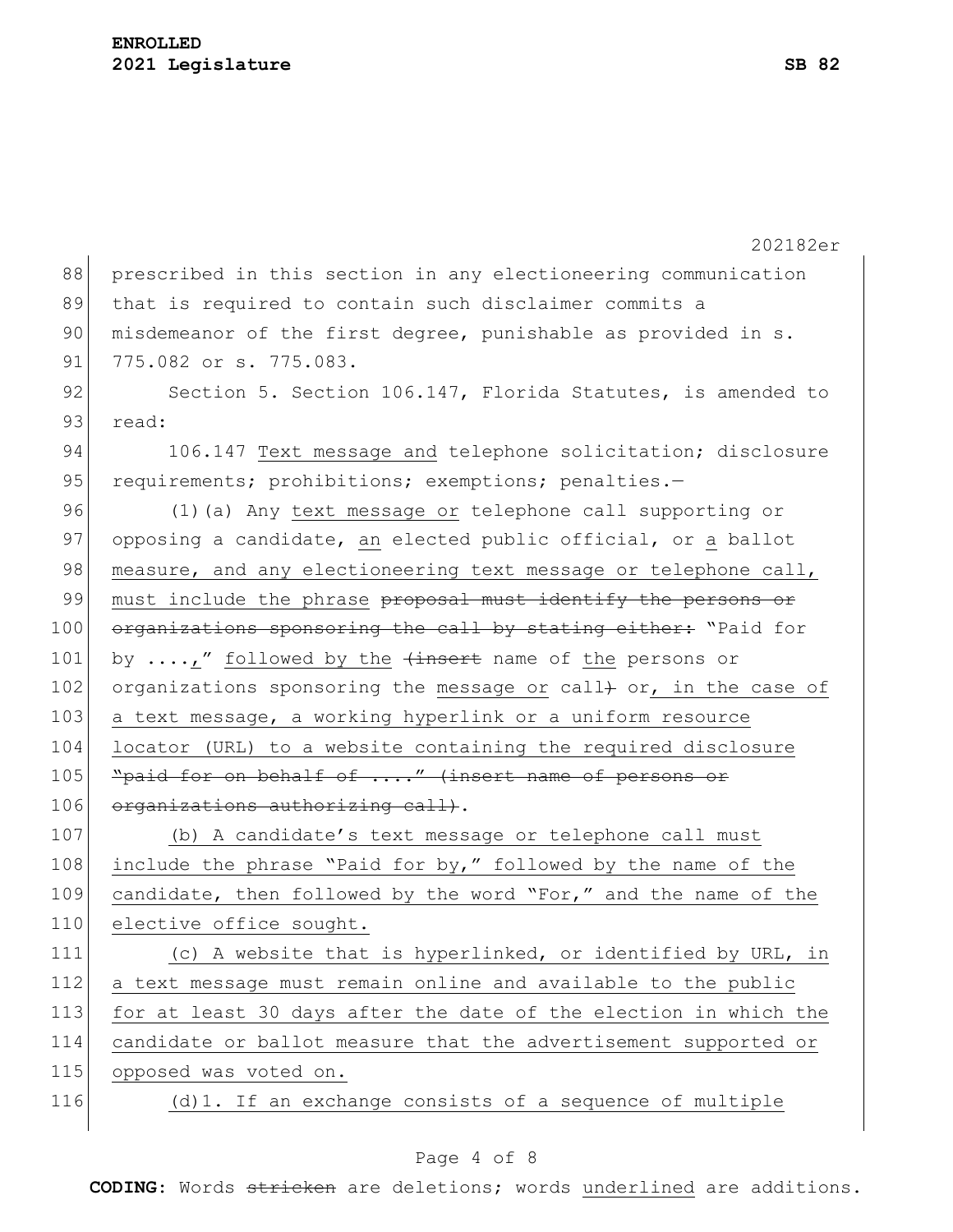|     | 202182er                                                       |
|-----|----------------------------------------------------------------|
| 117 | text messages sent on the same day, the sponsorship disclaimer |
| 118 | is only required to be included with the first text message.   |
| 119 | 2. A person or an organization is deemed to be in              |
| 120 | compliance with this subsection if the sponsorship disclaimer  |
| 121 | required by this subsection is included in the text message in |
| 122 | the form in which the person or organization intended it to be |
| 123 | sent, regardless of the form the carrier relayed it to the     |
| 124 | recipient.                                                     |
| 125 | 3. If a person or an organization includes a working           |
| 126 | hyperlink or URL in the text message as part of the required   |
| 127 | disclaimer, the person or organization is deemed to be in      |
| 128 | compliance with this subsection even if the recipient's device |
| 129 | is incapable of accessing the referenced website.              |
| 130 | (e) This subsection paragraph does not apply to any:           |
| 131 | 1. Telephone call:                                             |
| 132 | a. In which both the individual making the call is not         |
| 133 | being paid and the individuals participating in the call know  |
| 134 | each other before prior to the call; or                        |
| 135 | b. That is a part of a series of like telephone calls          |
| 136 | consisting of fewer than 1,000 completed calls averaging more  |
| 137 | than 2 minutes in duration which are conducted for the purpose |
| 138 | of polling respondents regarding a candidate or an elected     |
| 139 | public official.                                               |
| 140 | 2. Text message:                                               |
| 141 | In which both the individual sending the text message is<br>a. |
| 142 | not being paid and the text is individually sent without the   |
| 143 | assistance of mass distribution technology, including a text   |
| 144 | messaging platform; or                                         |
| 145 | b. That requires the recipient to sign up or opt in to         |
|     |                                                                |

# Page 5 of 8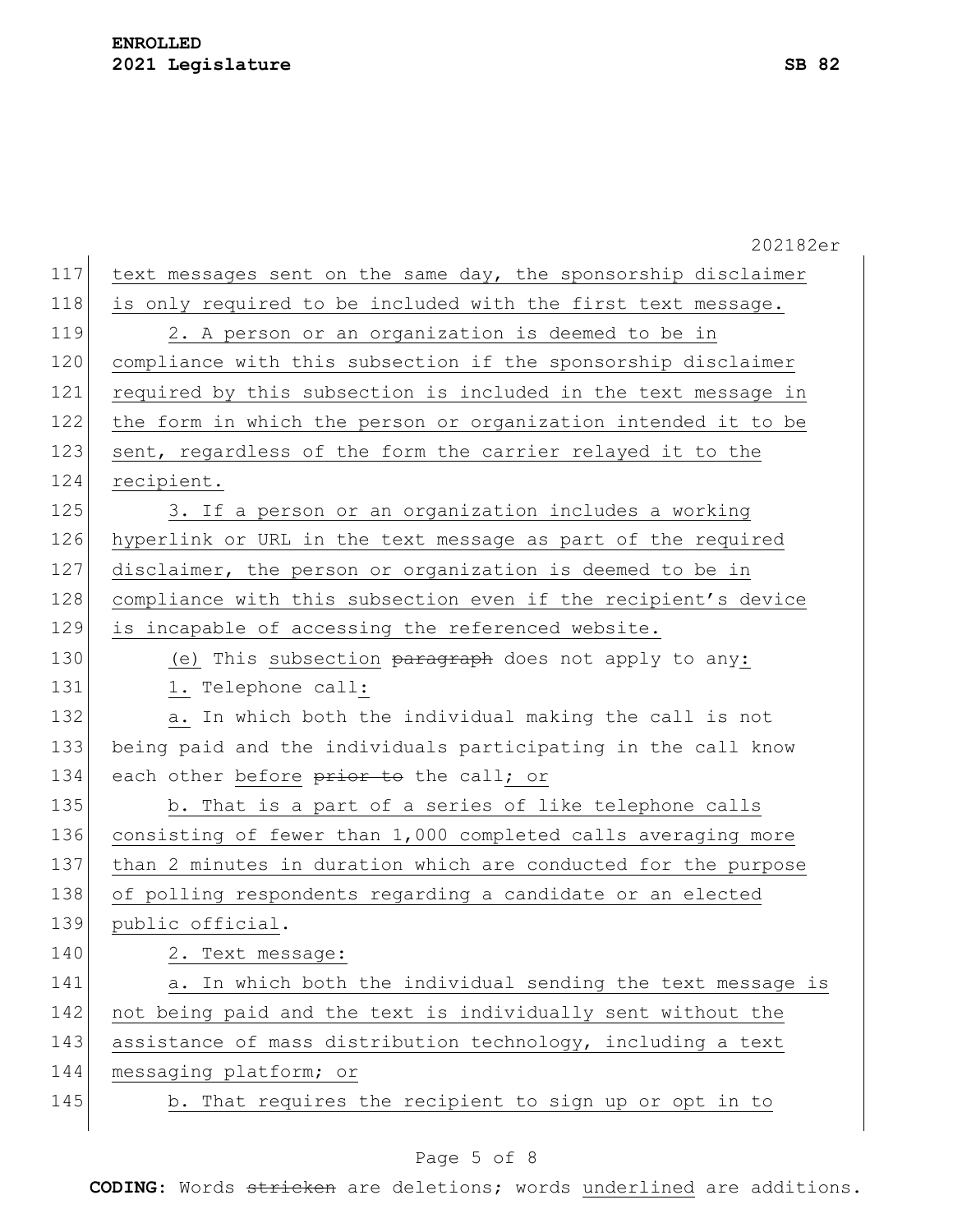|     | 202182er                                                         |
|-----|------------------------------------------------------------------|
| 146 | receive it.                                                      |
| 147 | (b) Any telephone call conducted for the purpose of polling      |
| 148 | respondents concerning a candidate or elected public official    |
| 149 | which is a part of a series of like telephone calls that         |
| 150 | consists of fewer than 1,000 completed calls and averages more   |
| 151 | than 2 minutes in duration is presumed to be a political poll    |
| 152 | and not subject to the provisions of paragraph (a).              |
| 153 | $(2)$ + C+ A text message or a No telephone call may not shall   |
| 154 | state or imply that the caller:                                  |
| 155 | (a) Represents any person or organization unless the person      |
| 156 | or organization so represented has given specific approval in    |
| 157 | writing to make such representation; or.                         |
| 158 | (d) No telephone call shall state or imply that the caller       |
| 159 | (b) Represents a nonexistent person or organization.             |
| 160 | $(3)$ $(2)$ Any text message or telephone call, not conducted by |
| 161 | independent expenditure, which expressly advocates for or        |
| 162 | against a candidate or ballot measure proposal requires prior    |
| 163 | written authorization by the candidate or sponsor of the ballot  |
| 164 | measure proposal that the text message or telephone call         |
| 165 | supports. A copy of such written authorization must be placed on |
| 166 | file with the qualifying officer by the candidate or sponsor of  |
| 167 | the ballot measure before proposal prior to the time the text    |
| 168 | messages or telephone calls commence.                            |
| 169 | $(4)$ (a) $(3)$ $(4)$ Any person who willfully violates any      |
| 170 | provision of this section commits a misdemeanor of the first     |
| 171 | degree, punishable as provided in s. 775.082 or s. 775.083.      |
| 172 | (b) For purposes of paragraph (a), the term "person"             |
| 173 | includes any individual or organization making an independent    |
| 174 | expenditure; any candidate; any officer of any political         |

# Page 6 of 8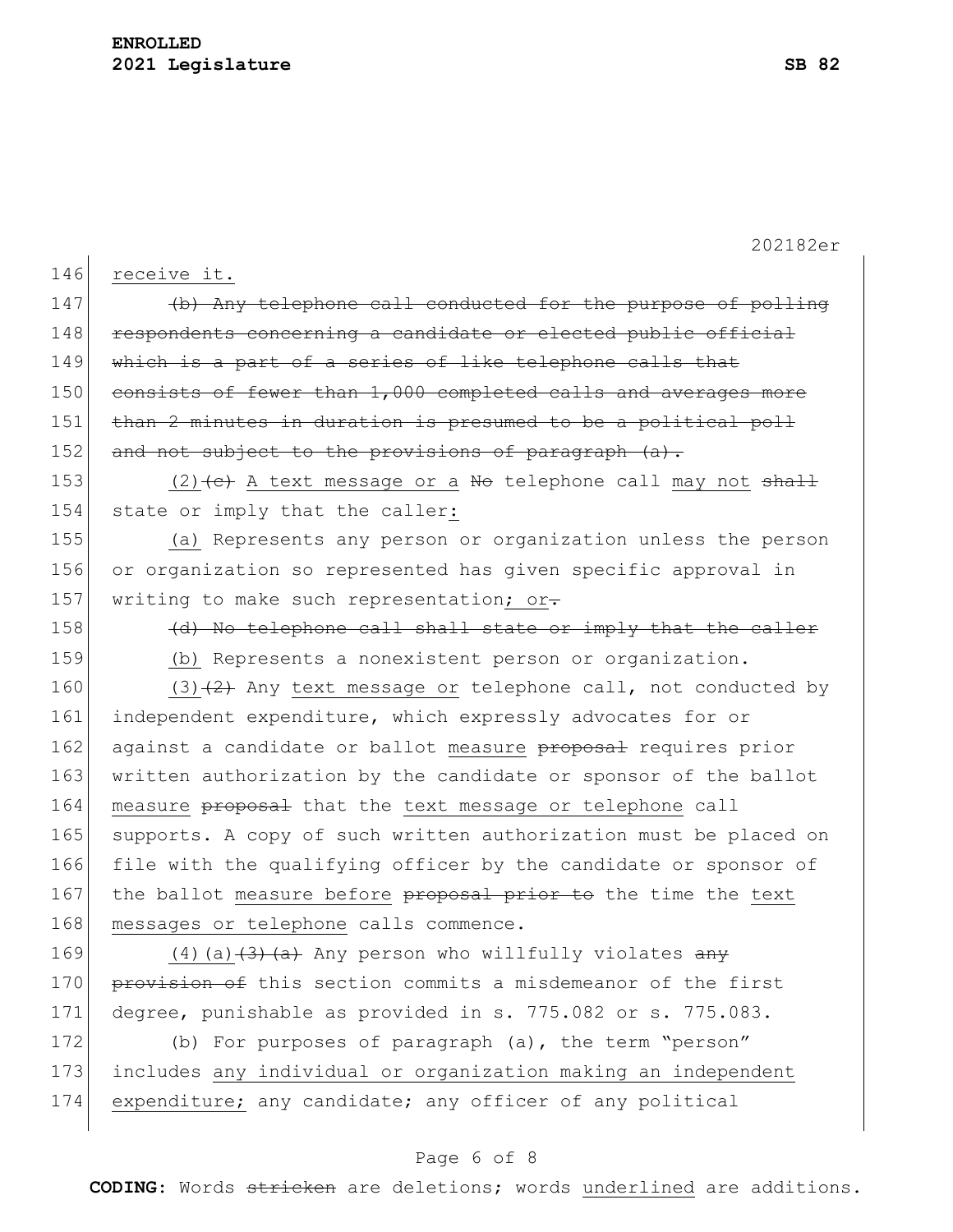|     | 202182er                                                         |
|-----|------------------------------------------------------------------|
| 175 | committee, affiliated party committee, or political party        |
| 176 | executive committee; any officer, partner, attorney, or other    |
| 177 | representative of a corporation, partnership, or other business  |
| 178 | entity; and any agent or other person acting on behalf of any    |
| 179 | candidate, political committee, affiliated party committee,      |
| 180 | political party executive committee, or corporation,             |
| 181 | partnership, or other business entity.                           |
| 182 | Section 6. Section 106.1475, Florida Statutes, is amended        |
| 183 | to read:                                                         |
| 184 | 106.1475 Text message and telephone solicitation;                |
| 185 | registered agent requirements; penalty.-                         |
| 186 | (1) Any person or organization that conducts any business        |
| 187 | in this state consisting of sending text messages or placing     |
| 188 | telephone calls that are subject to the disclaimer requirements  |
| 189 | in s. 106.147 which consists of making paid telephone calls      |
| 190 | supporting or opposing any candidate or elected public official  |
| 191 | must, prior to conducting such business, have and continuously   |
| 192 | maintain, for at least 180 days following the cessation of such  |
| 193 | business activities in the state, a registered agent for the     |
| 194 | purpose of any service of process, notice, or demand required or |
| 195 | authorized by law and must file with the division a notice of    |
| 196 | such registered agent. Such registered agent must be an          |
| 197 | individual who is a resident of this state, a domestic           |
| 198 | corporation, or a foreign corporation authorized to do business  |
| 199 | in this state. However, this subsection does not apply to any    |
| 200 | person or organization already lawfully registered to conduct    |
| 201 | business in this state.                                          |
| 202 | (2) For purposes of this section, conducting business in         |

#### Page 7 of 8

203 this state as specified in subsection (1) includes both sending